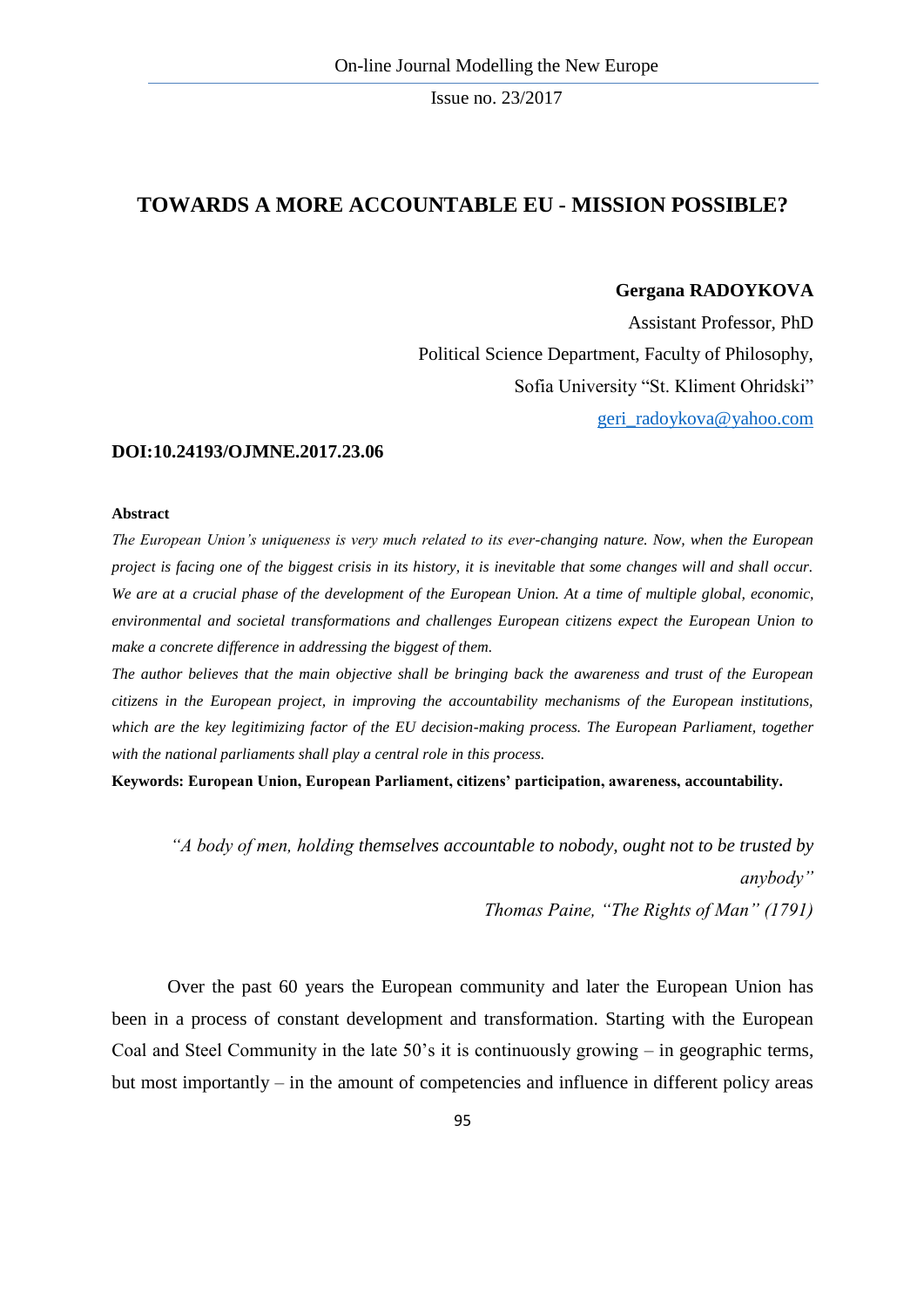– from the single market and monetary union to immigration, judicial and policy cooperation, including common foreign policy.

Needless to say, expanding the powers of the EU led to growing of the expectations of the citizens of the Union. It has been an old tradition to hold national governments responsible for bad economic conditions – now the EU is often shouldering most of the blame when things go not as expected.

The most important thing, however, is that the relation EU-citizens is damaged. The European Union is currently facing one of the most serious crises in its existence, which can be probably described better with the sentence "Brussels, we do not trust you". Still, citizens' participation is remarkably important for each democratic system, so as for its democratic legitimacy as its cornerstone.

The trust of citizens in the democratic institutions has been fading. One of the most obvious effects is the ever decreasing rate of the voting attendance of the European citizens. It endangers the legitimacy of the European Union as its political institutions are being questioned and doubted, and the national governments are often under the pressure of international bodies.

The reaction of the EU to the economic and financial crisis, the migration crisis and the terrorist threat financial crisis, shows it is a must for the EU to prove being capable to learn from its mistakes and to move forward to an inclusive participatory democracy - where the voice of the people is not just heard but also considered during the decision-making process.

## **1. The salience of democratic accountability**

Here, in my opinion, the question of democratic accountability is central. To what extent are citizens capable of holding the public institutions to account for their actions? The answer is quite simple: the most important thing is to exist a "point of intersection" between the level of political decision-making by the actor (politicians) and the level on which the forum (citizens) can demand accountability from those whom they have previously empowered through elections (Curtin, 2010). This is quite a difficult task in a multilevel system of governance, such as the EU. A crucial question is whether citizens can understand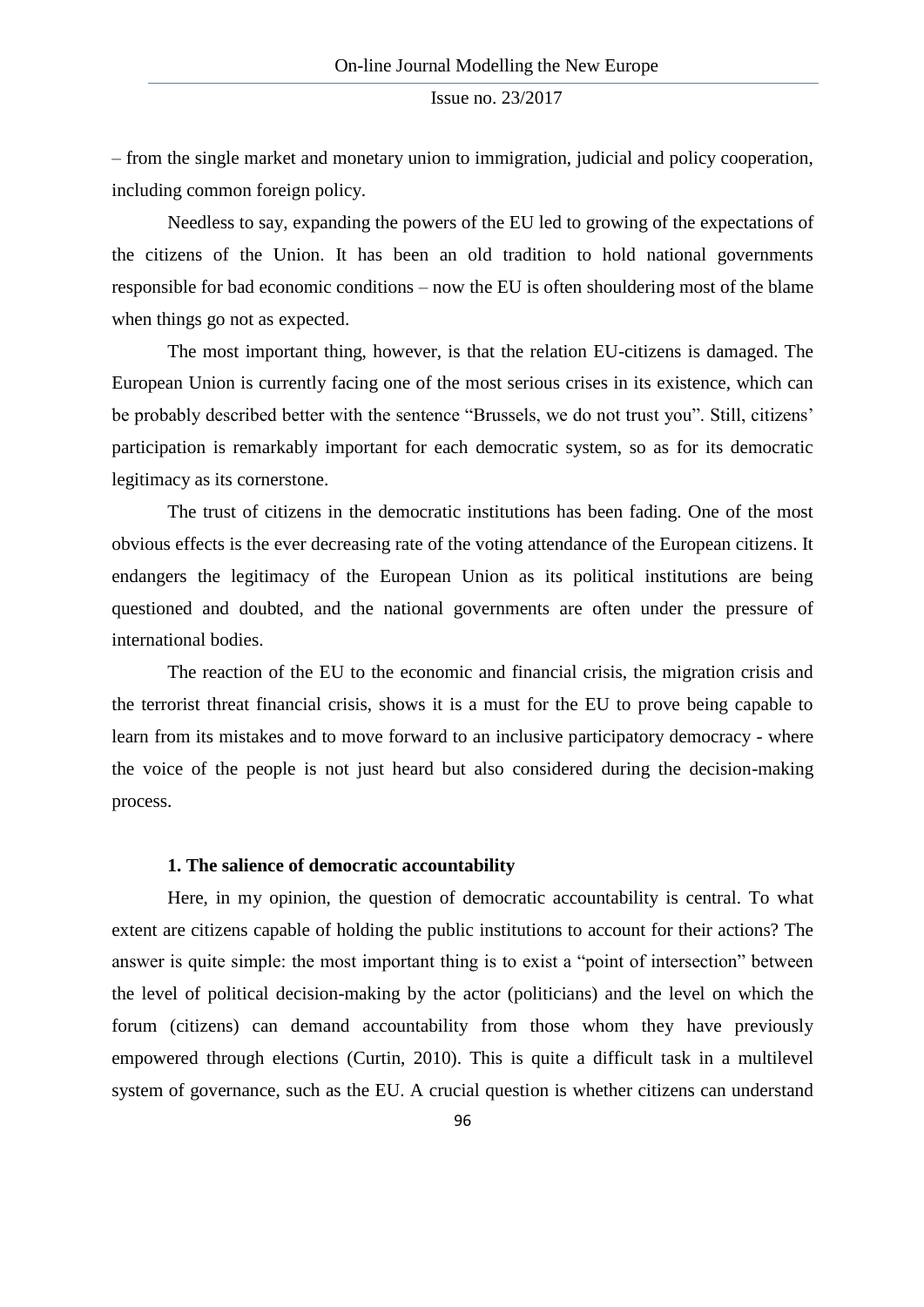who is responsible and assign responsibility and accountability accordingly (Allerkamp, 2010). The capacity and willingness of citizens to take active part in the political debate and the decision-making process, and to urge the politicians to give account for their actions, is undoubtedly the hallmark of good governance and real democracy (Hood, 2012).

When we elaborate on the important topic of accountability in politics, it is wise to start with an attempt for definition. What does accountability mean and stand for? How can it be measured? Why do we bother about accountability in politics at all?

Accountability is considered and generally accepted to be a "golden concept", which is supposed to be a key component and one of most important features of each democratic governance. That means that in most of the cases accountability has mainly positive connotations. Why? There could be at least two reasons. First and foremost, public institutions are obliged to explain the decisions they make on behalf of the electorate and also to give clear account about the way in which they spend public money. Second, the adjective "accountable" is often associated with transparency, reliability and truthfulness.

In reality accountability is a very broad concept, which serves as an umbrella for quite different concepts. There is no doubt, however, that accountability is the key legitimizing factor of the public institutions.

We choose to follow the definition of Mark Bovens and Deirdre Curtin, according to which *accountability is a social relationship between an actor and a forum, in which the actor has an obligation to explain and to justify his or her conduct, the forum can pose questions, and the actor may face certain consequences* (Bovens, Curtin, Har, 2011). Analyzing accountability from that perspective gives the opportunity to study the whole chain of interactions between citizens (as the forum) and public institutions (as the actor), as well as the positive and negative aspects of accountability arrangements.

Each accountability relationship should consist of at least three main elements. First of all comes *information*. It is very important that the actor regularly informs the forum about his conduct and political decisions, as well as about concrete procedures and accomplished results. But simply informing the forum (the citizens) does not only consist of providing detailed data to the general public. It also includes the obligation for the forum to explain and justify its conduct.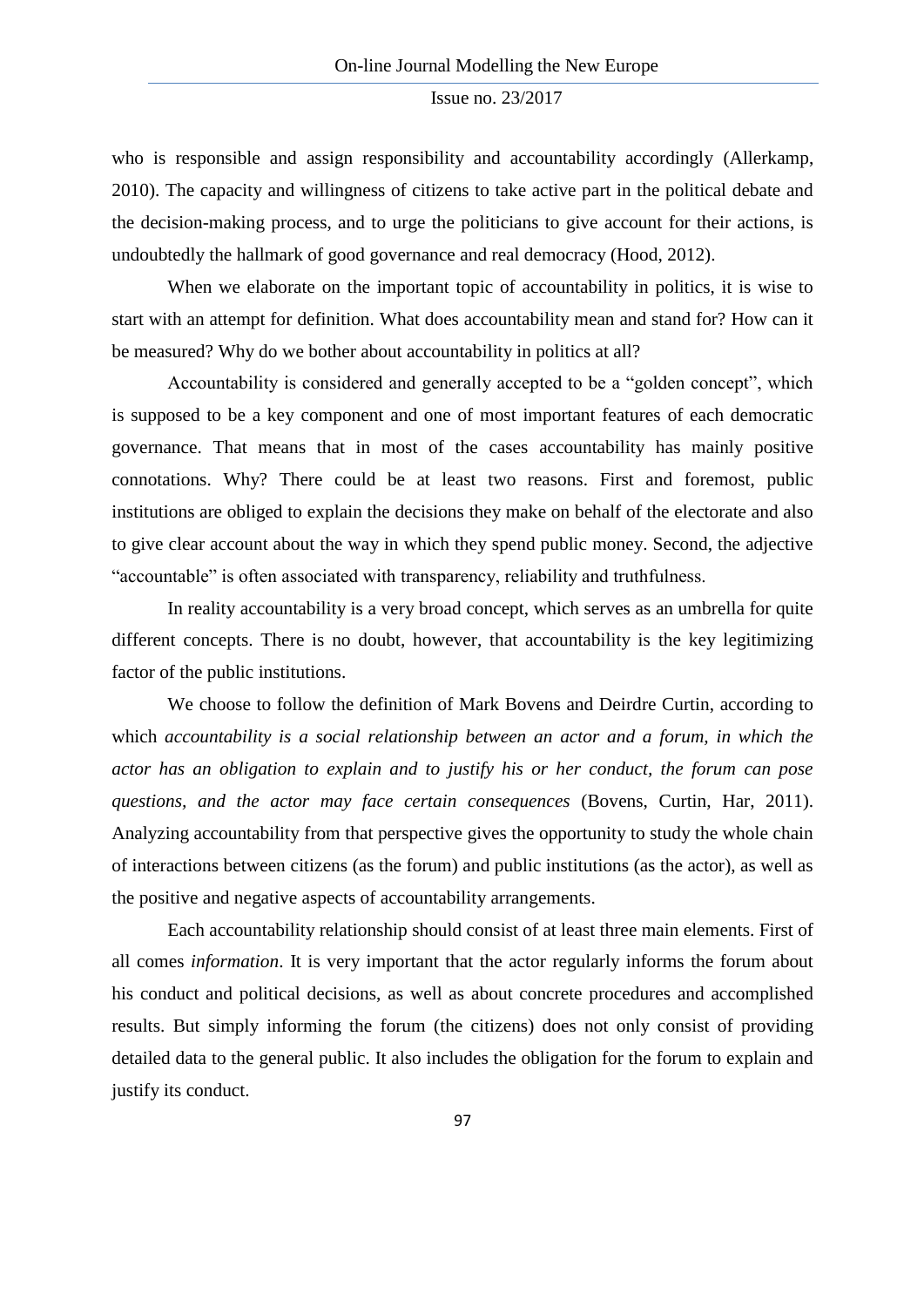The second face is the *debate*. After receiving the information, the forum should have the possibility to ask any question, concerning this information and the legitimacy of the decisions. The forum has the obligation to give an answer to all the questions. That is why the term "accountability" is often equalized with "answerability", but the latter is actually one of the "ingredients" of accountability.

Third and most important, the forum can *pass judgement* on the justification of the actor. The judgement could be positive, of approval, or negative. And if there is enough evidence of misconduct the forum may face *sanctions*. It is the possibility of sanctions that makes the most important element of an accountability relationship.

There are different opinions among researchers, however, whether sanctions are actually an element of accountability. The term "sanction" itself is quite formal and legal and has quite negative connotations. It excludes forums of accountability who do not have the authority to formally impose sanctions but their opinion still matters a lot. That is the reason why in this context we prefer to remain neutral by saying that the actor may *face consequences* for its behavior, rather than sanctions.

There is a common practice to use the term "transparency" instead of "accountability". The above mentioned definition, however, shows us that transparency is not enough to cover the constitutive elements of the accountability relationship. Transparent government, freedom of speech and information are just important prerequisites for accountability, especially when it comes to providing information. Transparency, however, lacks something very essential – it does not involve scrutiny and monitoring from the forum. While accountability implies mainly the obligation for the actor to justify political decisions and actions, transparency stands for the type of behavior that makes the actions of the forum visible for the observers (Hood, 2010).

It is also important to distinguish accountability from participation, openness and responsiveness. It often happens, especially in the official documents at EU level that accountability is related to issues of representative deliberation. Here a very important detail seems to be forgotten – the actors (politicians) are to give account to the forum (citizens) after they act, so the essence of accountability is retrospective. Responsiveness, openness and deliberation are very important for enhancing legitimacy, but they do not form accountability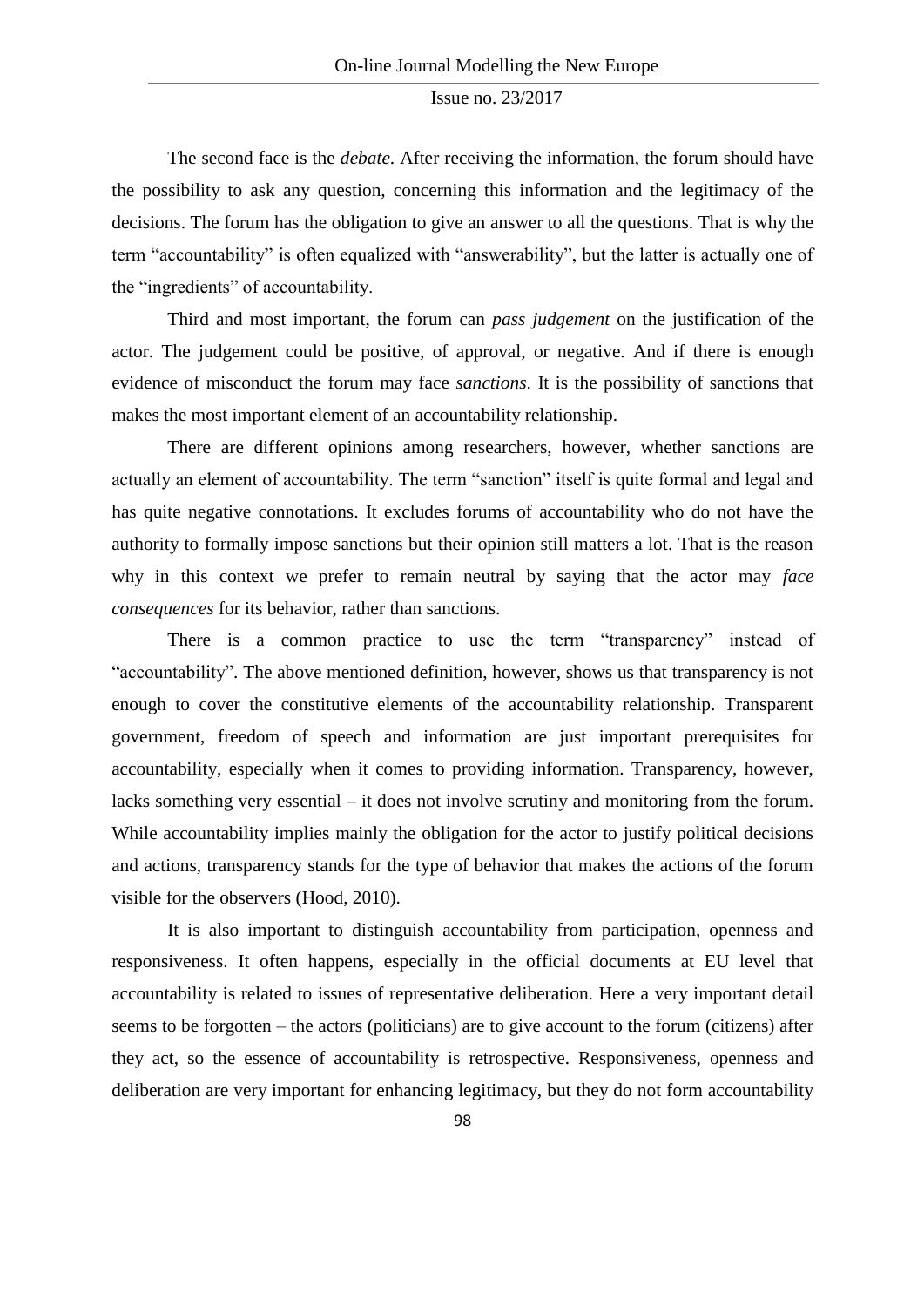and are more likely to be a prerequisite for it. What is missing is the element of sanction and consequences, good or bad, for the actor.

We have to admit, however, that the difference between retrospective accounting and active policy making is quite thin at times. It makes sense that the actors should give account for their decisions and for their participation in the decision-making. Accountability is not only about ex post monitoring and evaluation, it also about prevention. Political decisions and the behavior of the actors should be adjusted and bettered through accountability.

Accountability is also often identified with control. Some researchers and politicians would even put a sign of equality between them. What seems to be forgotten here is the following definition: "An agent is accountable to a principal if the principal can exercise control over the agent" (Lupia, 2003). So accountability is a form of control but not all forms of control are actually mechanisms for accountability.

And last, but not least – there is a difference between accountability and responsibility. Responsibility as a virtue demands an answer of the question "What is right to be done?" It also implies trust, prudence, stability and erudition. That is why responsibility is not equal to accountability, it creates and strengthens accountability.

If we choose to follow the famous Lincoln definition for "government of the people, by the people for the people", we should conclude that legitimacy has two faces. Input legitimacy stands for government by the people, while output legitimacy is based on the concrete results and is about government for the people. When we discuss and evaluate the results, we can clearly observe the importance of accountability for legitimizing the work of the public institutions.

### **2. Representative vs. direct democracy in the EU**

If we look at the institutional structure of the European Union, we will see that it is based on representative democracy, putting more emphasis on participation in the last decade. The European Union emphasizes and encourages citizen participation and is constantly trying to set up a proper legal framework in order to strengthen its democratic legitimacy. The Treaty of Lisbon sets that: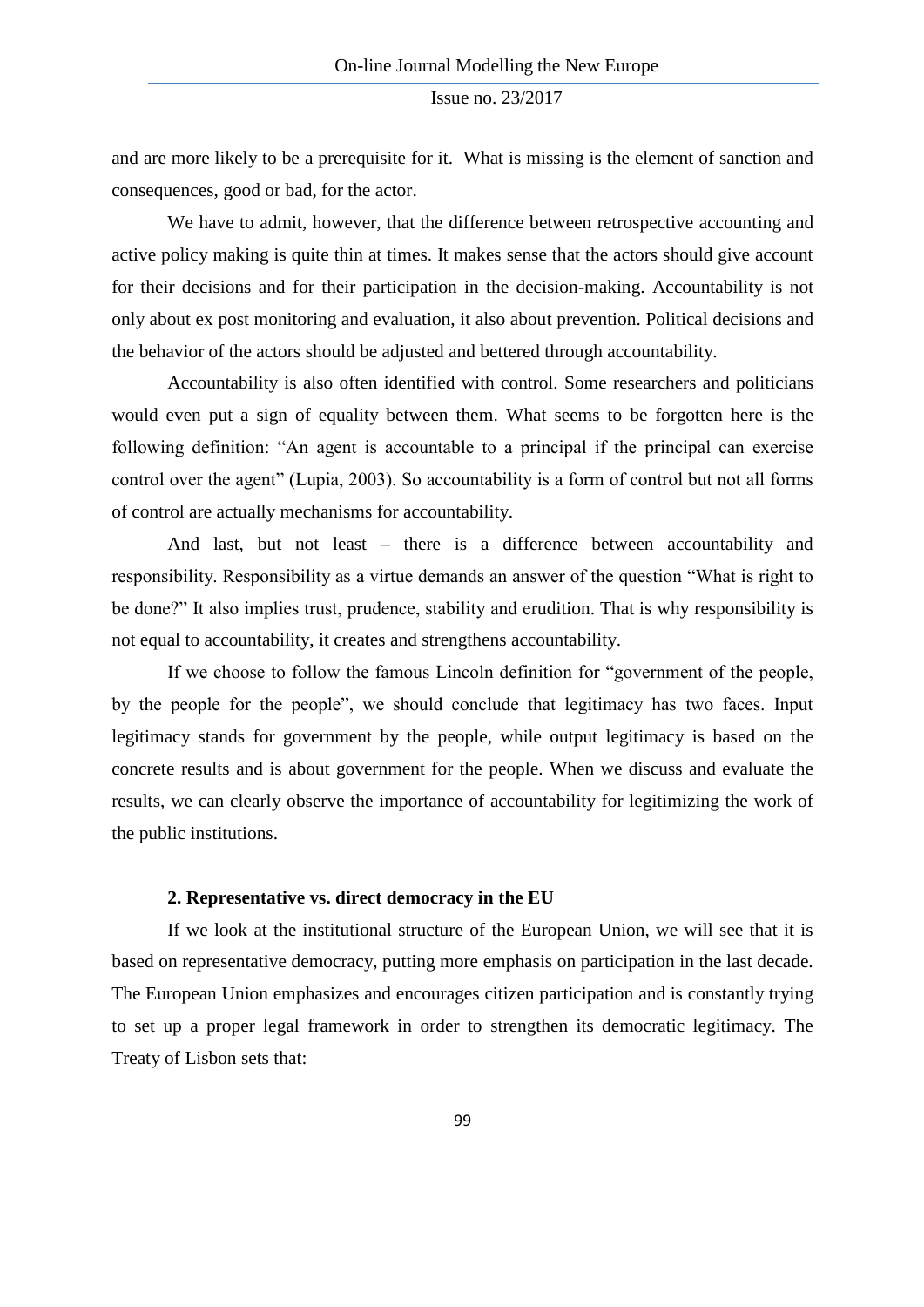1. The institutions shall, by appropriate means, give citizens and representative associations the opportunity to make known and publicly exchange their views in all areas of Union action.

2. The institutions shall maintain an open, transparent and regular dialogue with representative associations and civil society (TEU, 2009).

So this is the legal basis for bringing the European Union closer to its citizens, for making it more transparent, understandable, and "digestible" for the citizens.

An example of a typology based on citizen involvement is the classic model of Arnstein. According to Arnstein can be demonstrated by a ladder - its rungs represent the different levels of participation. She defines eight rungs starting from manipulation through consultation to citizen control, concluding that citizen participation is citizen power (Arnstein, 1969).

The responsibility to decide is delivered over to the elected individuals, who undertake the responsibility this representative role. It is a system of indirect citizens' control, where the people express their opinion, influence the decision-making process through their elected representatives who exercise political authority. In the case of the European Union it means an orientation towards providing a more significant role for the European Parliament and involving the national parliaments of the member states in the decision-making process.

The European Union has developed a new form of interaction between its citizens and the institutions of the Union. One of the most important proposal was the establishment of the European Citizens' Initiative in 2012, which aims to urge citizens' involvement in the shaping of EU policies. Unfortunately, 5 years from the launching of ECI, it proved to be a disappointment, rather than success.

According to the European Commission's Guide (European Commission, 2011) the European Citizens' Initiative is a big step towards a wider involvement of the European citizens in forming the EU's legislative system. It enables 1 million European citizens (from at least seven countries of the EU) to propose a legal act in areas which are within the competence of the European Commission The initiative has one year to collect the necessary signatures, in the next phase the Commission examines and decides how to act on it.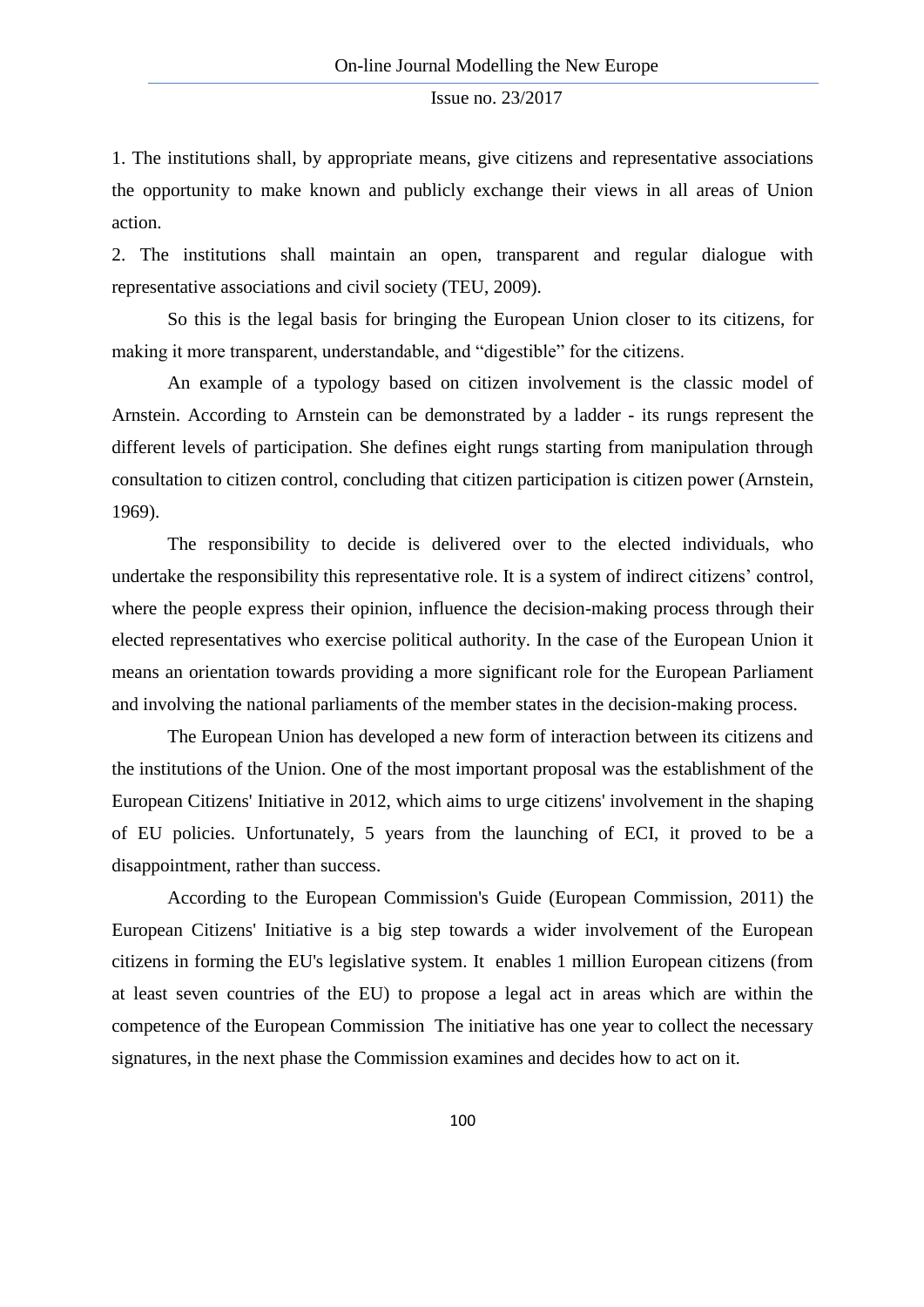In my opinion the initiative was a good idea as a whole, but in practice it brings up some difficulties. Compared to the total population of the European Union  $($   $\sim$  500 million) the needed minimum number of signatures for starting an initiative makes only its 0, 2%. So it might turn into a good opportunity for the lobbyists who can use it to their advantage. However the main aim of the ECI is to give a voice to the ordinary citizens, not to certain interest groups, good in persuasion. If the process is not simplified and not wellcommunicated, then citizens will not take advantage of the option. Besides, the European Union should provide a fast and satisfactory feedback about the outcome of the actual initiatives in order to maintain the connection with its citizens. The ECI should be simplified and strengthened so it can be a useful tool for citizens' awareness and participation.

### **3. Advantages and risks of citizen participation**

According to Sutton Trust findings (Sutton Trust, 2006) increasing the number of people who are actively engaged in democratic process is priority for the efficient functioning of the EU. Participation gives the citizens an opportunity to express their desires, aims, so the decisions can be more incisive, and also the accidental conflicts between different groups can be prevented. Moreover, local people can improve their skills, develop their abilities, and their willingness to consensus and to achieve long-lasting solutions to any local problem. In addition, participation increases social cohesion between local people, as it increases the level of trust and the sense of belonging to the territory.

Sutton Trust research also reveals the disadvantageous side of citizens' participation. Creating awareness and involving citizens in decision-making leads and aims toward equality. If the number participants is narrow, lacking an efficient selection method, the democratic control is not actually fulfilled. Besides this, participation in the last year has proved to be a strong weapon for populists all over the European Union. It can also be a very time-consuming for achieving consensus. Citizen participation is also criticized as naive, unrealistic, lacking broad representation, and that citizens are primarily following their personal interests, and not the public good (Callahan, 2007).

Citizens need to feel motivated to urge to participate in the decision-making process if they see the positive benefits in their everyday life from doing so. People also feel motivated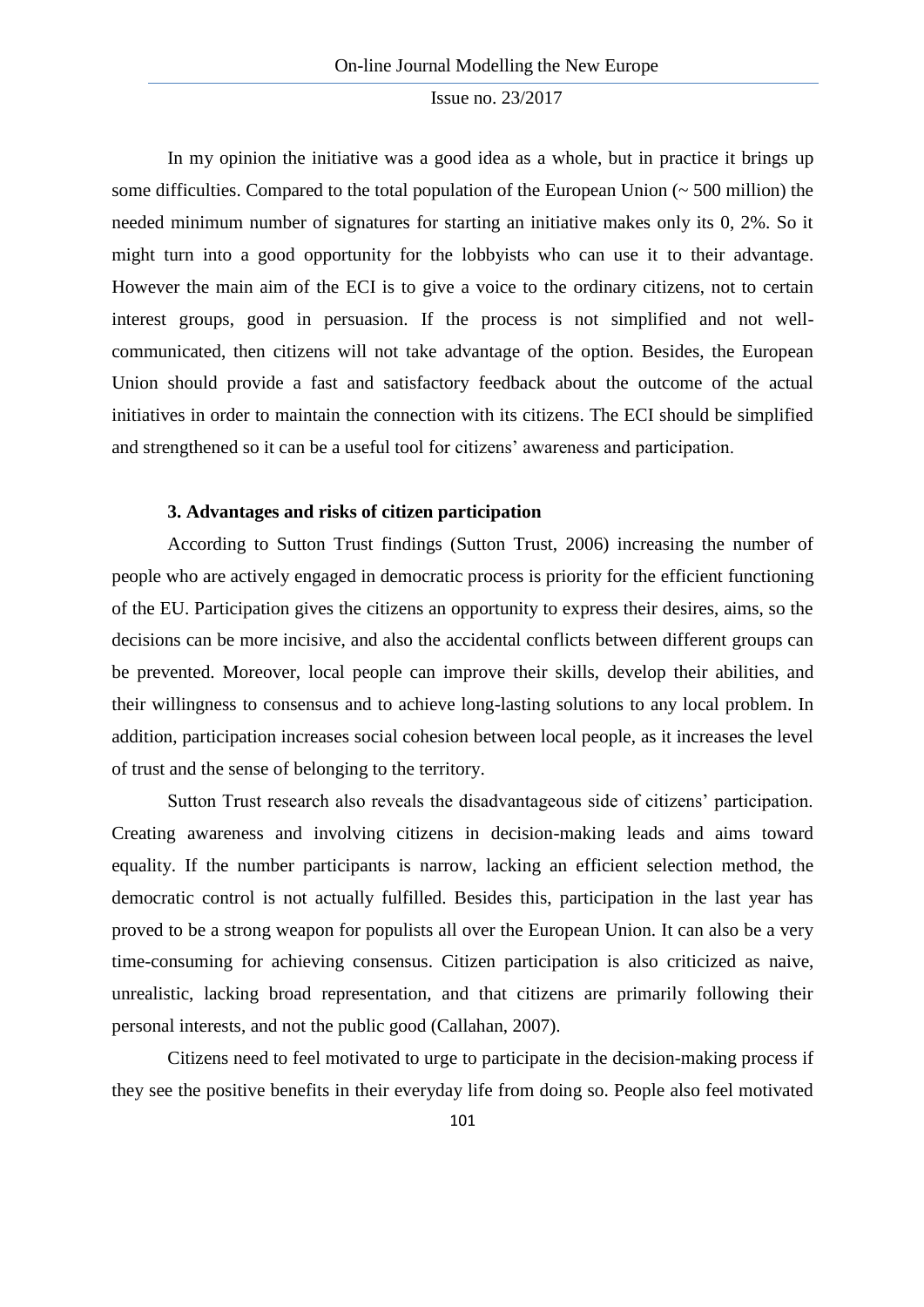when they have some aspect of their life or welfare threatened and when they have a better understanding of a political issue or situation.

Back in 2001 the European Commission presented a White Paper on Good Governance proposing "openness" and "participation" by involving the civil society (European Commission, 2011). Still The White Paper focused mostly on involvement of specific interest groups, civil organizations, and not on the ordinary citizens.

The year of 2013 was proclaimed as the "European Year of Citizens", aiming to strengthen "active citizenship", and to involve the ordinary citizens in dialogues, and in the work and policy-making of the EU institutions. Still what truly happens is that the EU stands for creating a direct relationship with its citizens but during circumvents the governments of its member-states, instead of collaborating with them.

In March 2017, the European Commission launched a White Paper on the Future of Europe. Discussions about the EU's 'democratic deficit' have been going on for decades, so the issues the White Paper brings up are not new. However, for the first time there seems to be a definite recognition of the need for change. The Commission's discussion paper is remarkably candid about widespread public distrust of Brussels, stating for example that "citizens' trust in the EU has decreased in line with that for national authorities" (White Paper on the Future of Europe, 2017). Around a third of citizens trust the EU today, when about half of Europeans did so ten years ago. Overcoming this mistrust issue will not be easy, since: "Communities are not always aware that their farm nearby, their transport network or universities are partly funded by the EU".

The White Paper emphasizes the importance of facing expectations as being critical for future success of the European project. Where the Commission builds up expectations for economic growth and cross-border harmony driven from Brussels, it truly and inevitably makes itself vulnerable to attacks. When suggesting faster and stronger integration as one option (the fifth and final), the Commission notes there is the risk of alienating parts of society which feel that the EU lacks legitimacy or has taken too much power away from national authorities. On the other hand, the Commission states firmly that going back to the single market alone is not a good (second) option, etc.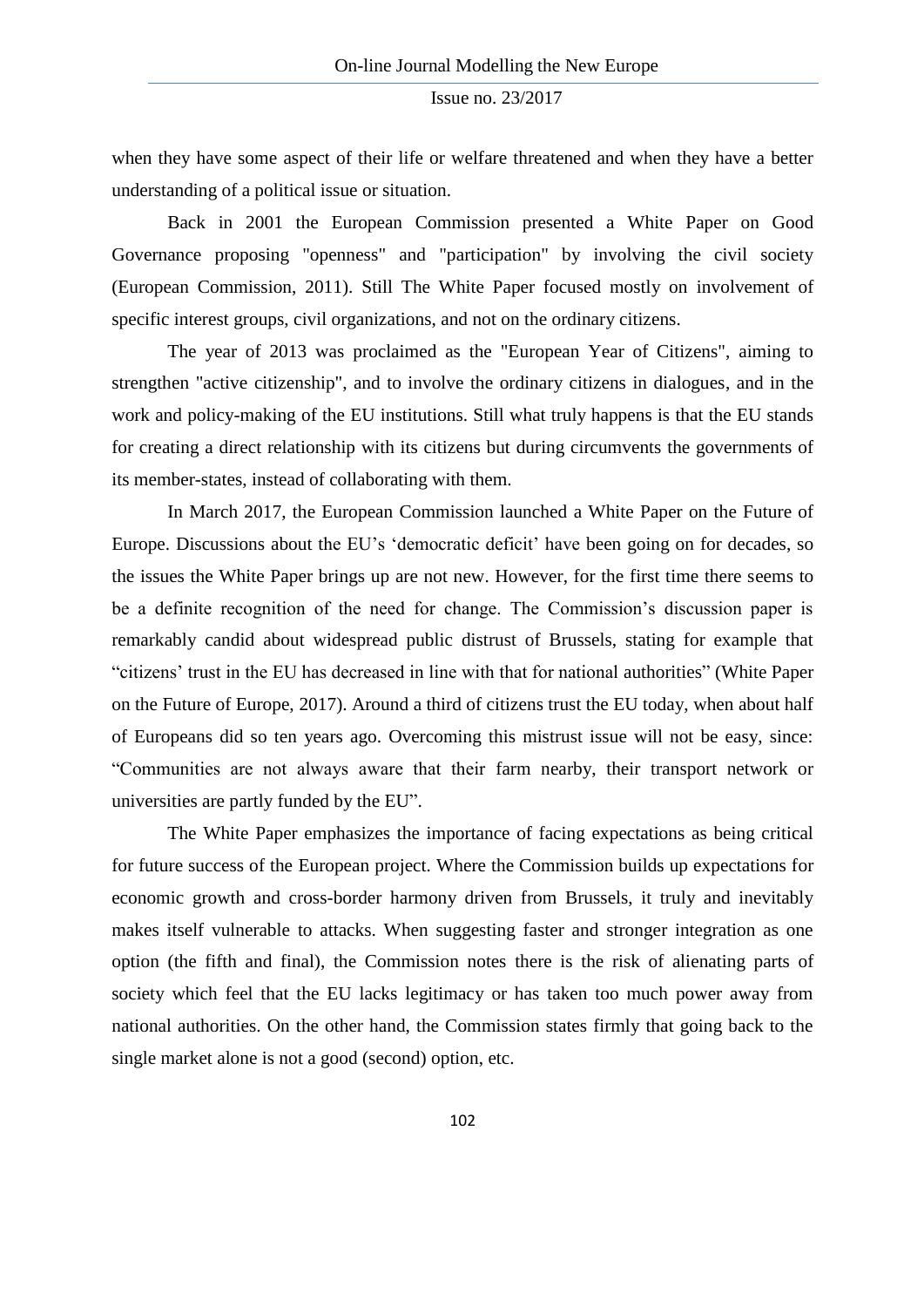Problems originate from the citizens who are uninformed about their rights and possibilities what they possess by being citizens of the EU. In my opinion is important to fill the term "European citizenship" a real content besides its symbolic interpretation by informing the citizens with the help of mass media.

Moreover, there are various legal tools for citizens to petition or make complaints against the decisions of the EU, but these opportunities are not used very often – often for red tape considerations. The EU are complex and time-consuming nature of these legal tools, and also the ignorance of citizens about their rights.

The EU creates all the tools for the citizens' involvement, but still it may somehow try hinder this participation. Public officials may state that citizens are incompetent, while citizens, on the other hand blame the officials and institutions for not being invited to truly participate in the process – proving the saying that "ninety percent of politics is deciding whom to blame (Greenfield, 1996).

If citizens are not involved in the decision-making process from its beginning, they are usually less supportive. Citizens should be encouraged by feedback of the completed projects. People as a whole are more dedicated to participate in any initiative if they see it as their own and experience the betterment in the life of their own locality. The civil society should be strengthened to support democracy, in order to stop the declining trust of citizens in their politicians. The European Union and the members-states should encourage more voluntary activities and social connectedness which would represent "happening of participatory democracy".

The citizens of post-communist member-states, such as Bulgaria for example, show a diverse willingness to participate in the decision-making process both on European and national level.

## **4. The role of media and informatio**n

In the very complex system of the EU information matters a lot. Media has become a very powerful communication channel which can unfortunately be used as a tool to manipulate the masses. Media can prove to be very influential, convincing messages for the people, who are many times unaware of the fact that they are influenced. The European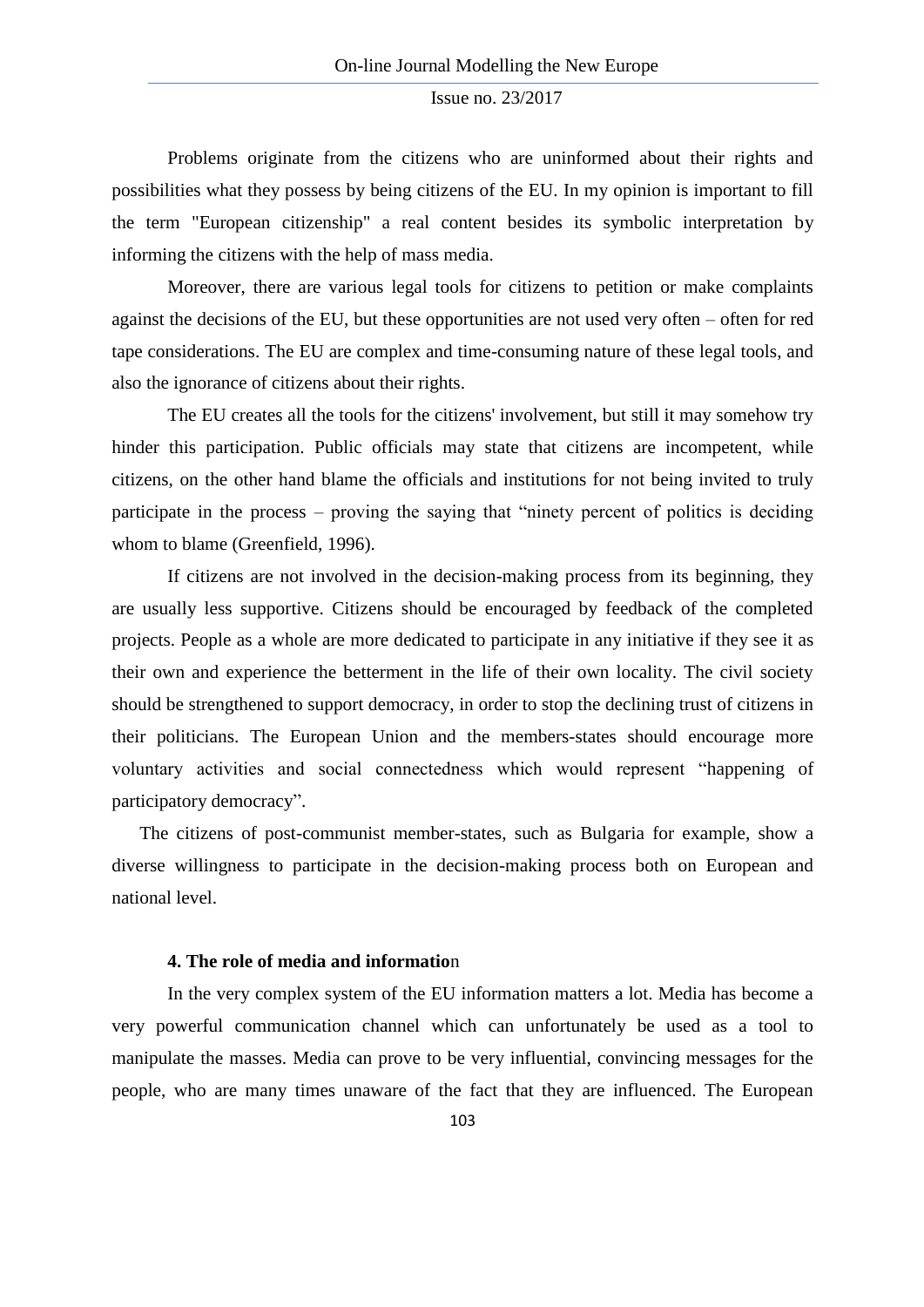Union often uses the help of the media to inform citizens about its achievements, initiative. The shift towards a participatory democracy and the freedom of speech involves the risks of demagogic and populist interventions which must be controlled in order to preserve its legal pursuit. The new possibilities given by modern technologies should be utilized, but wisely.

People who are more politically aware are also able to assign responsibility to the EU correctly. It is interesting that people who read papers with a lot of EU coverage are prove to be more competent than those who rely on television coverage – it is very often for television to simply prime the citizens to think more about the EU (Hobolt, Tilley, 2014).

## **Conclusion**

In the EU, there are two contradictory trends which are simultaneously presented: globalization and centralization. While certain decisions are moved from national to EU level taking away some national sovereignty, on the other hand the principle of "subsidiarity" is also emphasized, which refers to solving problems on lower levels and supporting community activity. The Union, therefore, on one hand enhances citizen participation by using deliberative methods to involve stakeholder, but on the other hand widens the gap between its citizens and the policy-makers.

At the time of a legitimacy crisis of the EU, much attention should be paid on fostering a comprehensively efficient citizen participation. It means creating a platform which is transparent and easily available for ordinary citizens or for civil organizations. Through this they can visibly participate in the public debates and express their opinion.

After looking over the different factors and influences which pull back the establishment of a legally operating participatory system, the following observations can be specified:

- Civil participation and awareness is crucial for the legitimacy of the European Union
- The legal basis for citizen participation is adequate, the obstacles mainly appear in putting them into practice
- A feedback is needed about the outcome of any initiative on EU level, that implies citizen participation
- A two-way communication is needed between the citizens and the authorities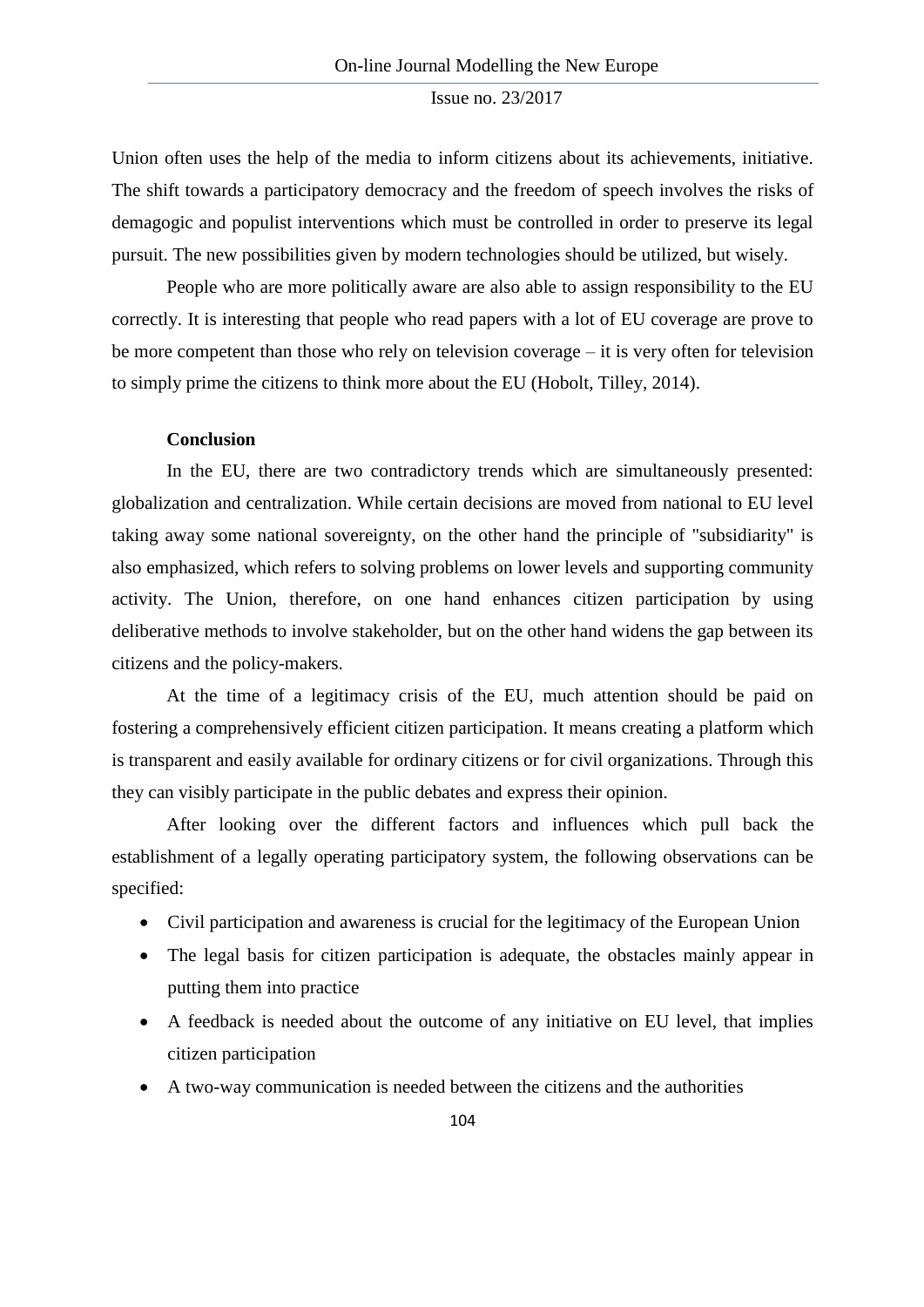• Media should be utilized in a fair way by the EU - to inform citizens about the results and the possibilities and not to manipulate them

Citizens should start to care not only about what the EU and its institutions can do for them and their countries, but also what the same EU institutions can do for the European project as a whole. As the President of the European Council stated recently – *"United we stand, divided we fall"* (Tusk, 2017).

# **Bibliography**

- ALLERKAMP, D. (2010). Who Sets the Agenda? How the European Council and the Team Presidencies Are Undermining the Commission's Prerogative - ECPR SG EU – Porto, Portugal, [http://www.jhubc.it/ecpr-porto/virtualpaperroom/159.pdf,](http://www.jhubc.it/ecpr-porto/virtualpaperroom/159.pdf) [Accessed 03/09/2017].
- ARNSTEIN, S. (1969). A Ladder of Citizen Participation. In: *AIP*, Vol. 35, No. 4, July 1969, pp. 216-222, [http://www.tandfonline.com/doi/abs/10.1080/01944366908977225,](http://www.tandfonline.com/doi/abs/10.1080/01944366908977225) [Accessed 13/09/2017].
- BOVENS, M./ CURTIN, D./ HART, P. (eds.) (2010). *The Real World of EU Accountability. What Deficit?* Oxford: Oxford University Press.
- BOVENS, M./ SCHILLERMANS, T./ HART, P. (2008) Does Public Accountability Work: An Assessment Tool? In: *Public Administration* 86/1, pp. 225-242, [http://academic.udayton.edu/RichardGhere/org%20theory%202009/major%20readings/B](http://academic.udayton.edu/RichardGhere/org%20theory%202009/major%20readings/Bovens%20Schill%20performance.pdf) [ovens%20Schill%20performance.pdf.](http://academic.udayton.edu/RichardGhere/org%20theory%202009/major%20readings/Bovens%20Schill%20performance.pdf) [Accessed 08/09/2017].
- CALLAHAN, W. A. (2007) Future Imperfect: The European Union's Encounter with China (and the United States). In: *Journal of Strategic Studies*, Vol. (4-5), pp. 777-807 (ON), [https://rd.springer.com/article/10.1007/s12140-009-9104-1?no-access=true.](https://rd.springer.com/article/10.1007/s12140-009-9104-1?no-access=true) [Accessed 13/09/2017].
- CURTIN, D. (2009) *Executive Power of the European Union. Law. Practices and the Living Constitution.* Oxford: Oxford University Press.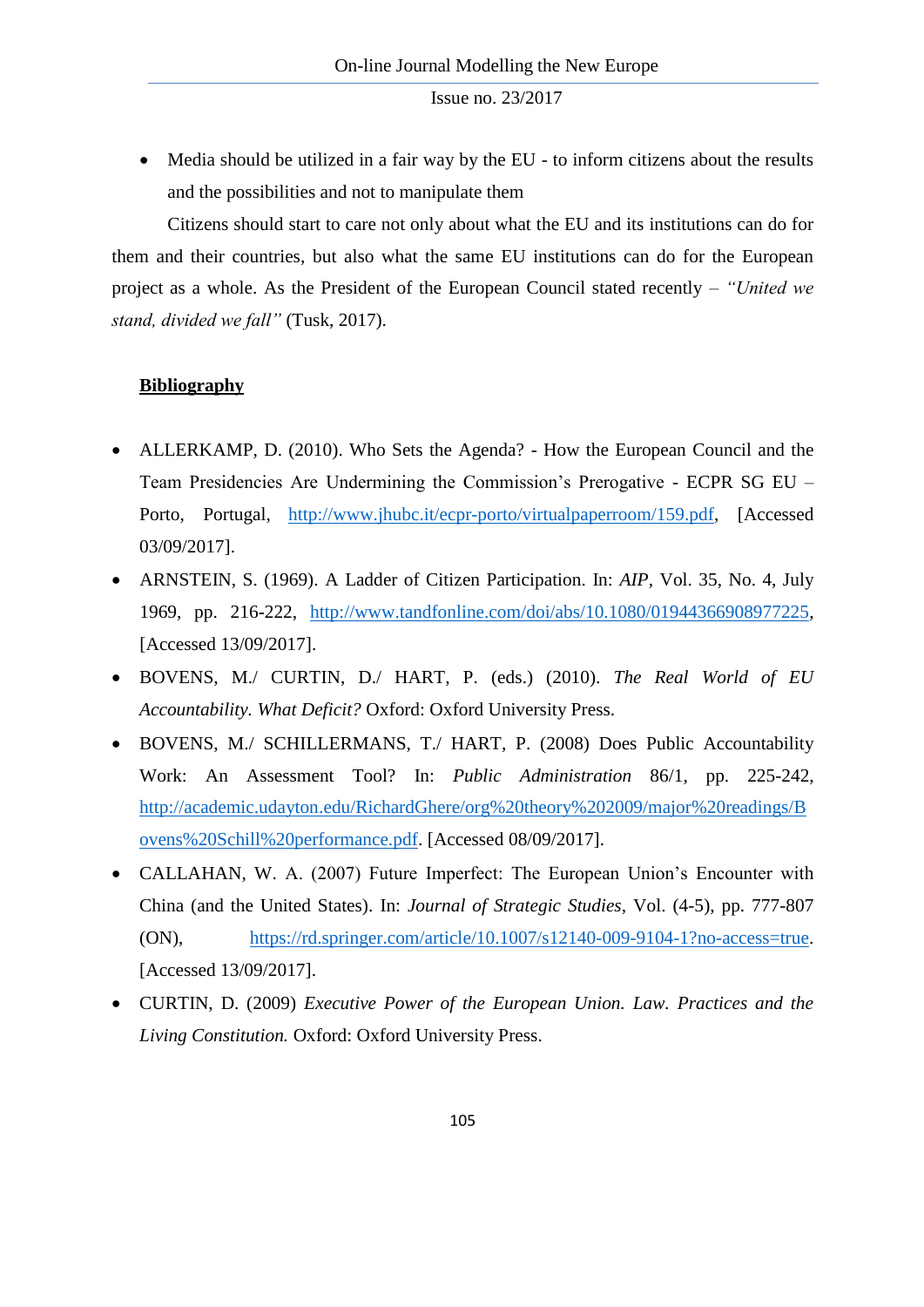- CURTIN, D./ MAIR, P./ PAPADOPOULOS, Y. (2012) *Accountability and European Governance.* Routledge, USA and Canada: West European Politics Series.
- CURTIN, D./ MEIJER, A. (2006) "Does Transparency Strengthen Legitimacy? A Critical Analysis of European Union Policy Documents". In: *Information Polity, 11:2,* pp. 109-22, [https://papers.ssrn.com/sol3/papers.cfm?abstract\\_id=1434862,](https://papers.ssrn.com/sol3/papers.cfm?abstract_id=1434862) [Accessed 30/09/2017].
- FOLLESDAL, A./ HIX, S. (2006) "Why There Is a Democratic Deficit in the EU: A Response to Majone and Moravcsik". In: *Journal of Common Market Studies,* 44:3, pp. 530 – 560, [https://papers.ssrn.com/sol3/papers.cfm?abstract\\_id=1682094,](https://papers.ssrn.com/sol3/papers.cfm?abstract_id=1682094) [Accessed 15/09/2017].
- HOBOLT, S./ TILLEY J. (2014) *Blaming Europe? Responsibility without Accountability in the European Union*. Oxford: Oxford University Press.
- KARLSSON, C. (2009) Holding Treaty Reformers Accountable: Any Progress? In: GUSTAVSSON, S./ KARLSSON, C./ PERSSON, T (eds.) *The Illusion of Accountability in the European Union.* London: Routledge, pp. 67-82.
- LUPIA, A. (2003) Delegation and its Perils. In: STROM, K./ MULLER, W./ BERGMAN, T. (eds). *Delegation and Accountability in Parliamentary Democracies.*  Oxford: Oxford University Press.
- MORAVCSIK, A. (2002) In Defence of the Democratic Deficit: Reassessing Legitimacy in the European Union. In: *Journal of Common Market Studies*, 40/4, pp. 603-624, Available at: [https://www.princeton.edu/~amoravcs/library/deficit.pdf,](https://www.princeton.edu/~amoravcs/library/deficit.pdf) [Accessed 13/09/2017].
- SETALA, M./ SCHILLER, T. (2012) *Citizens' Initiatives in Europe,* Palgrave, Macmillan.

# **Official documents**

 Treaty of Lisbon amending the Treaty on European Union and the Treaty establishing the European Community, signed at Lisbon, 13 December 2007, *Official Journal of the European Union, 2007/C 306/01*, [http://eur-lex.europa.eu/legal](http://eur-lex.europa.eu/legal-content/BG/TXT/?uri=CELEX:12007L/TXT)[content/BG/TXT/?uri=CELEX:12007L/TXT,](http://eur-lex.europa.eu/legal-content/BG/TXT/?uri=CELEX:12007L/TXT) [Accessed 12/09/2017].